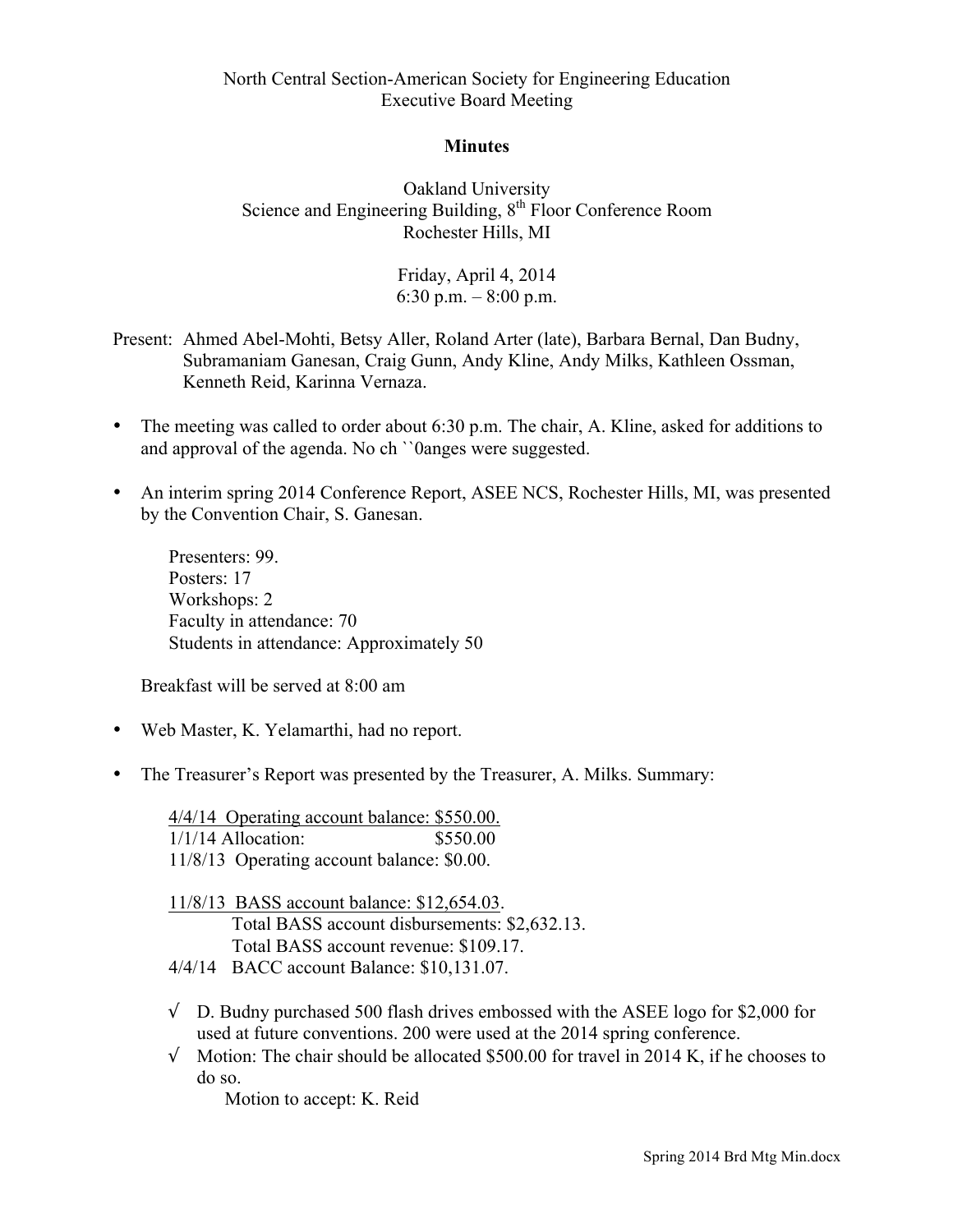Seconded by: K. Vernaza Vote to accept motion: Unanimous

- $\sqrt{\phantom{a}}$  Motion to reimburse registration fees for board members that attend section meetings if they (the board members) choose to do so. Motion to accept: B. Aller Seconded by: D. Budny Vote to accept motion: Unanimous
- $\sqrt{\phantom{a}}$  Motion to allocate \$1,000 to the convention committee at the University of Cincinnati for use at the spring 2015 ASEE NCS section meeting. Motion to accept: K. Vernaza Seconded by: K. Reid
	- Vote to accept motion: Unanimous
- $\sqrt{\phantom{a}}$  Motion for conference hosts receive a plaque thanking them for host a section conference, and this should be done for at least the past 10 conferences as well. Motion to accept: D. Budny Seconded by: B. Aller Vote to accept motion: Unanimous

The board agreed to the following prize allocations for best paper competitions. A best poster category has been added.

| Best paper (faculty) | First place, \$250.00<br>Second place, \$150.00<br>Third place, \$100.00 |
|----------------------|--------------------------------------------------------------------------|
| Best student paper   | First place, \$200.00<br>Second place, \$100.00<br>Third place, \$100.00 |
| Best student poster  | First place, \$150.00<br>Second place, \$100.00<br>Third place, \$50.00  |

Motion to accept the Treasurer's report as presented: C. Gunn Seconded: B. Aller Vote to accept motion: Unanimous.

- Best paper competition report was presented by A. Abel-Mohti. Eight candidates have been selected for the Best Paper competition, 4 faculty (professional) and 4 students papers. Four will be presented on Friday and four on Saturday. The same judging processes and forms will be used. Members of the board were asked to serve as judges. The report was accepted.
- K. Yelamarthi, Vice Chair's report the 2014 Outstanding Teacher Award goes to Mary C. Verstraete, Associate Professor, Biochemical Engineering, The University of Akron.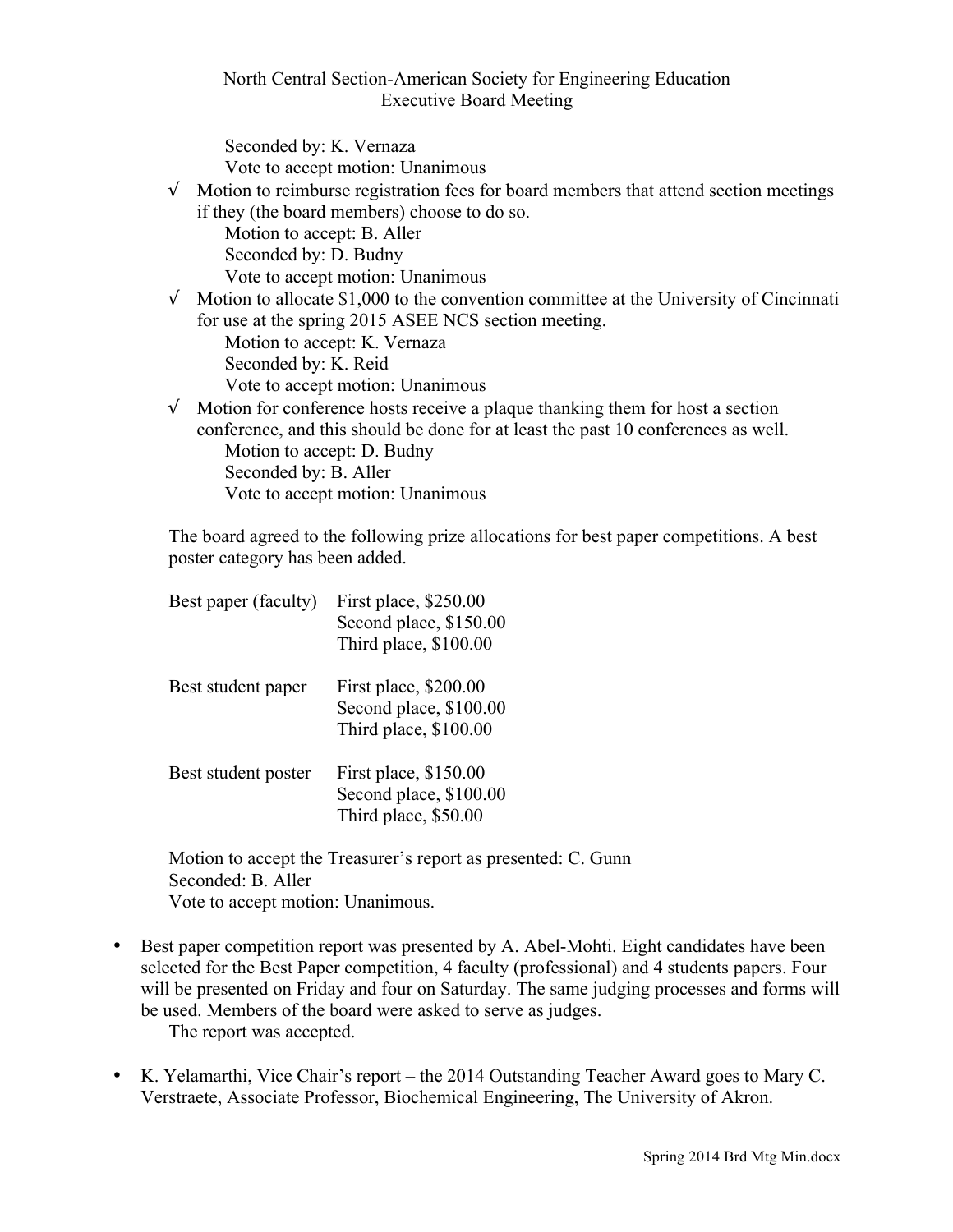- Past Chair's report, C. Gunn: Passed out copies of the ASEE NCS bylaws and constitution. Asked that the board review them and forward suggestions if they have any.
- Campus Representative Coordinator Report B. Aller selected David Sawyers, Assistant Professor, Mechanical Engineering, Ohio Northern University, for the Outstanding Campus Representative Award for 2014.

The report was accepted.

- Zone II Chair Report B. Bernal compared the NCS to other sections in Zone II and made the following observations.
	- $\sqrt{\phantom{a}}$  Consistency: A unified method of submissions of abstracts and papers.
	- $\sqrt{\ }$  Keeping track of faculty versus student papers.
	- $\sqrt{\phantom{a}}$  Have a consistent paper (article) template. (This was done for the ASEE NCS conference held in Pittsburgh.)
	- √ Use unit director as technical chair for evaluating papers.
	- √ Document the Outstanding Paper winners in the minutes, not just in the newsletter.
	- √ Still discussing a possible Zone II conference in 2017. Looking for a location.
	- √ Executive Director Norman Fortenberry will visit conference this year or next.

A brief discussion followed and the report was accepted.

- Chair's Report, A. Kline Still looking for a host for the ASEE NCS 2016 conference. Check with ASEE campus reps or members at Cleveland State and Case Western Reserve.
- Newsletter Editor Report, R. Arter The spring 2014 newsletter is forthcoming. It will cover the 2014 NCS conference and promote the upcoming 2015 NCS conference to be held in Cincinnati. The spring newsletter will probably be published in September or early October 2014. Will correct errors in NCS board listing.

The report was accepted.

- Spring '15 Conference Report, K. Ossman, The 2015 ASEE NCS will be held on April 17- 18, 2015, and hosted by the University of Cincinnati, Cincinnati, Ohio. It will be chaired by K. Ossman. Abstract and paper submissions will be processed with Easy Chair.
- Old Business and/or New Business Looking for location for 2016 conference. General discussion about the role of unit directors: on the job training for the board, able to take on miscellaneous jobs especially as it pertains to conferences. Are new names needed? New job descriptions?
- Good of the Order None.
- Adjournment Motion to adjourn: K. Vernaza